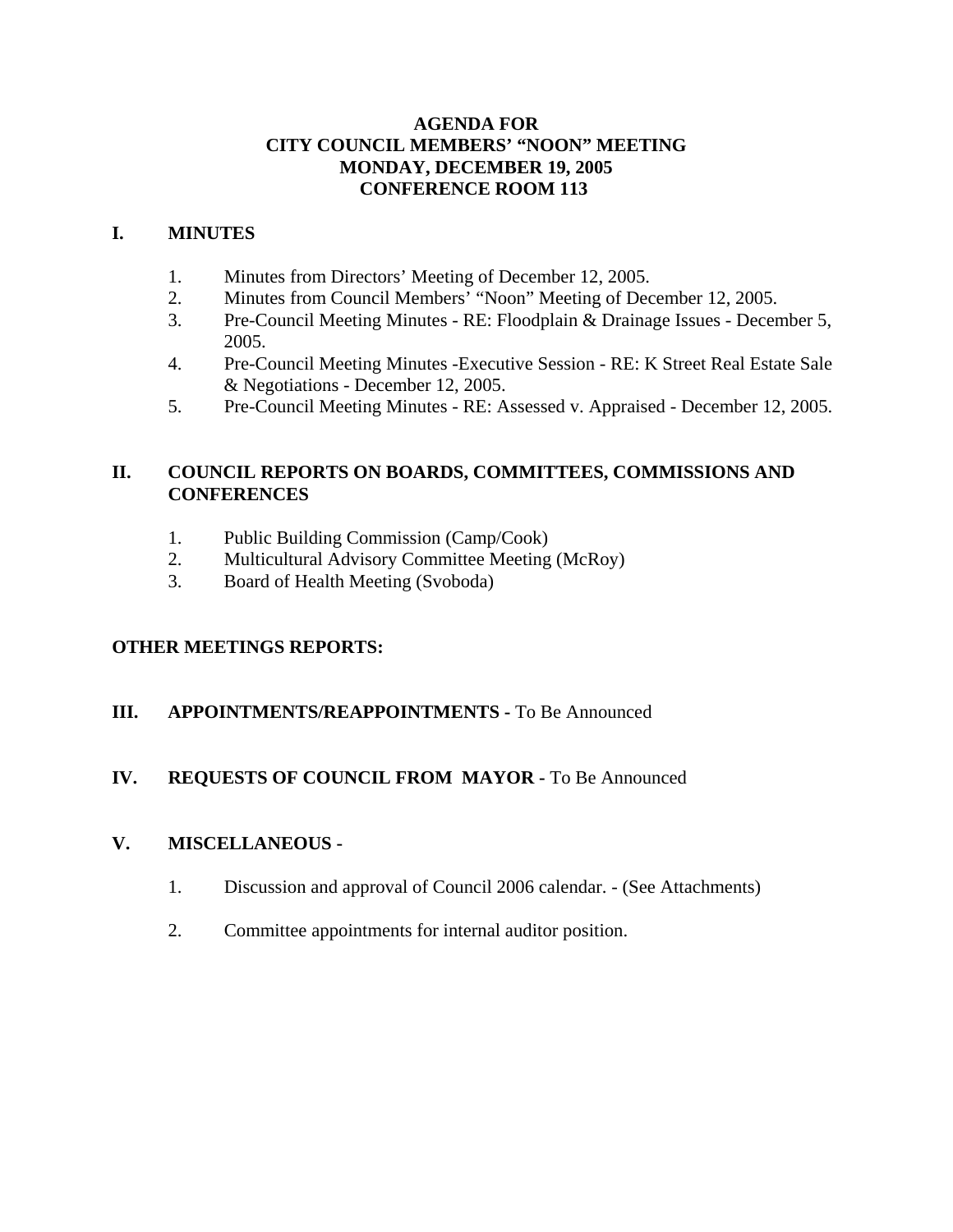#### **VI. CITY COUNCIL MEMBERS**

#### **VII. MEETINGS/INVITATIONS**

- 1. The 32<sup>ND</sup> Annual Albert W. Bauer Awards Banquet on Friday, January 27, 2006 at the Lincoln Fire Fighters Hall, 241 Victory Lane - Social hour at 6:30 p.m. - Dinner at 7:00 p.m. - Program at 8:00 p.m. - Tickets \$15.00 per person - RSVP by Jan.  $6<sup>th</sup>$  - (See Letter of Invitation)
- 2. Lancaster County Youth Services Center would like to thank Dennis Banks for his 25 years of service. Please join us on Tuesday, December 27, 2005 from 12:00 p.m. to 5:00 p.m. at the Youth Services Center, 1200 Radcliff Street - (See Invitation)

#### **VIII. ADJOURNMENT**

ca121905/tjg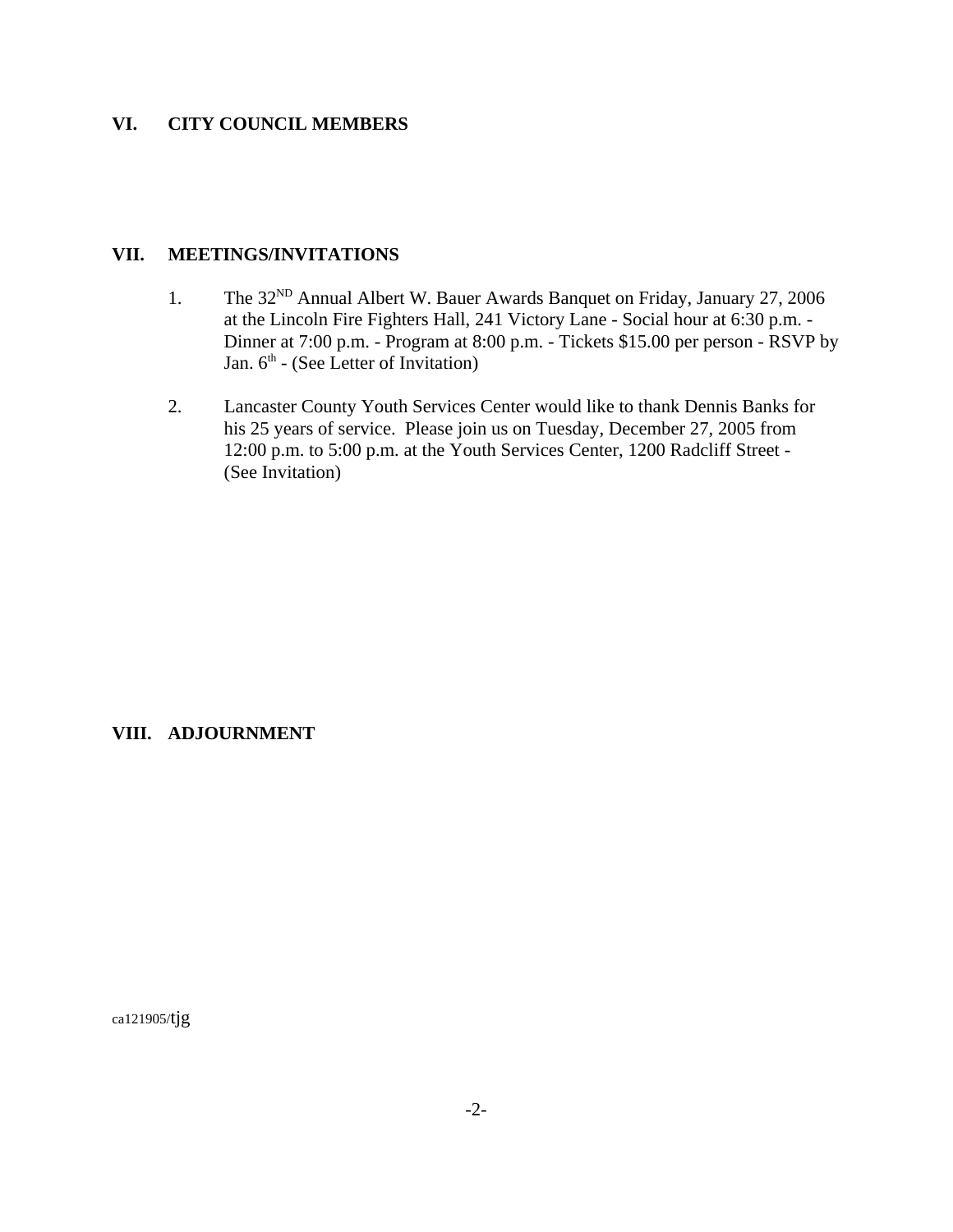|                                                                 |                                                              |                                                       |                                                         |                                                       |                                                         |                                                       |                                                       | CITY COUNCIL FORMAL MONDAY MEETING DATES - 2006       |                                                       |                                                             |                                       |
|-----------------------------------------------------------------|--------------------------------------------------------------|-------------------------------------------------------|---------------------------------------------------------|-------------------------------------------------------|---------------------------------------------------------|-------------------------------------------------------|-------------------------------------------------------|-------------------------------------------------------|-------------------------------------------------------|-------------------------------------------------------------|---------------------------------------|
|                                                                 |                                                              |                                                       |                                                         |                                                       |                                                         | COUNCIL TENTATIVE SCHEDULE                            |                                                       |                                                       |                                                       |                                                             |                                       |
| <b>JAN</b>                                                      | <b>FEB</b>                                                   | <b>MAR</b>                                            | <b>APR</b>                                              | MAY                                                   | <b>JUNE</b>                                             | <b>JULY</b>                                           | AUG                                                   | <b>SEPT</b>                                           | <b>OCT</b>                                            | <i>NOV</i>                                                  | DEC                                   |
| $2^{ND}$<br>N <sub>O</sub><br><b>MTG</b>                        | 6 <sup>TH</sup><br>1:30                                      | $6$ <sup>TH</sup><br>1:30                             | 3 <sup>RD</sup><br>1:30                                 | $i^{ST}$<br>1:30                                      | 5 <sup>TH</sup><br>1:30                                 | 3 <sup>RD</sup><br>1:30                               | 7 <sup>TH</sup><br>1:30                               | $4$ <sup>TH</sup><br>Labor Day<br>NO MTG              | $2^{ND}$<br>1:30                                      | 6 <sup>TH</sup><br>1:30                                     | $4$ TH<br>1:30                        |
| <b>9TH</b><br>1.30                                              | $13$ <sup>TH</sup><br>1:30                                   | $13^{\text{TH}}$<br>1:30                              | $10^{TH}$<br>1:30                                       | $8^{\text{TH}}$<br>1:30                               | $12^{\text{TH}}$<br>1:30                                | $10^{\text{TH}}$<br>1:30                              | $14$ <sup>TH</sup><br>1:30                            | $11^{\text{TH}}$<br>1:30                              | <b>gTH</b><br>1:30                                    | $13^{\text{TH}}$<br>1:30                                    | $11^{TH}$<br>1:30                     |
| $16^{\text{TH}}$<br><b>MLK</b><br>NO <sub>1</sub><br><b>MTG</b> | $20^{\text{TH}}$<br>Pres.Day<br>N <sub>O</sub><br><b>MTG</b> | $20^{\text{TH}}$<br>1:30                              | $17^{\text{TH}}$<br>1:30                                | $15^{\text{TH}}$<br>1:30                              | 19 <sup>TH</sup><br>1:30                                | $17^{\text{TH}}$<br>1:30                              | $21^{ST}$<br>1:30                                     | $18^{TH}$<br>1:30                                     | $16$ <sup>TH</sup><br>1:30                            | $20^{\text{TH}}$<br>Holiday<br>N <sub>O</sub><br><b>MTG</b> | $18^{TH}$<br>1:30                     |
| $23^{RD}$<br>1:30                                               | $27^{\text{TH}}$<br>5:30<br><b>NITE</b><br><b>MTG</b>        | $27^{\text{TH}}$<br>5:30<br><b>NITE</b><br><b>MTG</b> | $24$ <sup>TH</sup><br>5:30<br><b>NITE</b><br><b>MTG</b> | 22 <sup>nd</sup><br>5:30<br><b>NITE</b><br><b>MTG</b> | $26$ <sup>TH</sup><br>5:30<br><b>NITE</b><br><b>MTG</b> | $24$ <sup>TH</sup><br>1:30                            | $28^{\text{TH}}$<br>5:30<br><b>NITE</b><br><b>MTG</b> | $25^{\text{TH}}$<br>5:30<br><b>NITE</b><br><b>MTG</b> | 23 <sup>RD</sup><br>1:30                              | $27^{\text{TH}}$<br>5:30<br><b>NITE</b><br><b>MTG</b>       | $25^{\text{TH}}$<br>Holiday<br>NO MTG |
| 3OTH<br>5:30<br><b>NITE</b><br><b>MTG</b>                       |                                                              |                                                       |                                                         | $29$ <sup>TH</sup><br>Memorial<br>Day<br>NO MTG       |                                                         | 31 <sup>ST</sup><br>5:30<br><b>NITE</b><br><b>MTG</b> |                                                       |                                                       | $30^{\text{TH}}$<br>5:30<br><b>NITE</b><br><b>MTG</b> |                                                             | Jan $1ST$<br>Holiday<br>NO MTG        |

 $\mathcal{L}^{\text{max}}_{\text{max}}$ 

 $\sim 10^{-1}$ 

 $\epsilon$ 

 $\sim$   $\alpha$ 

meetingschedule2006<br>December 13, 2005

 $\sim 10^{-1}$ 

 $\sim$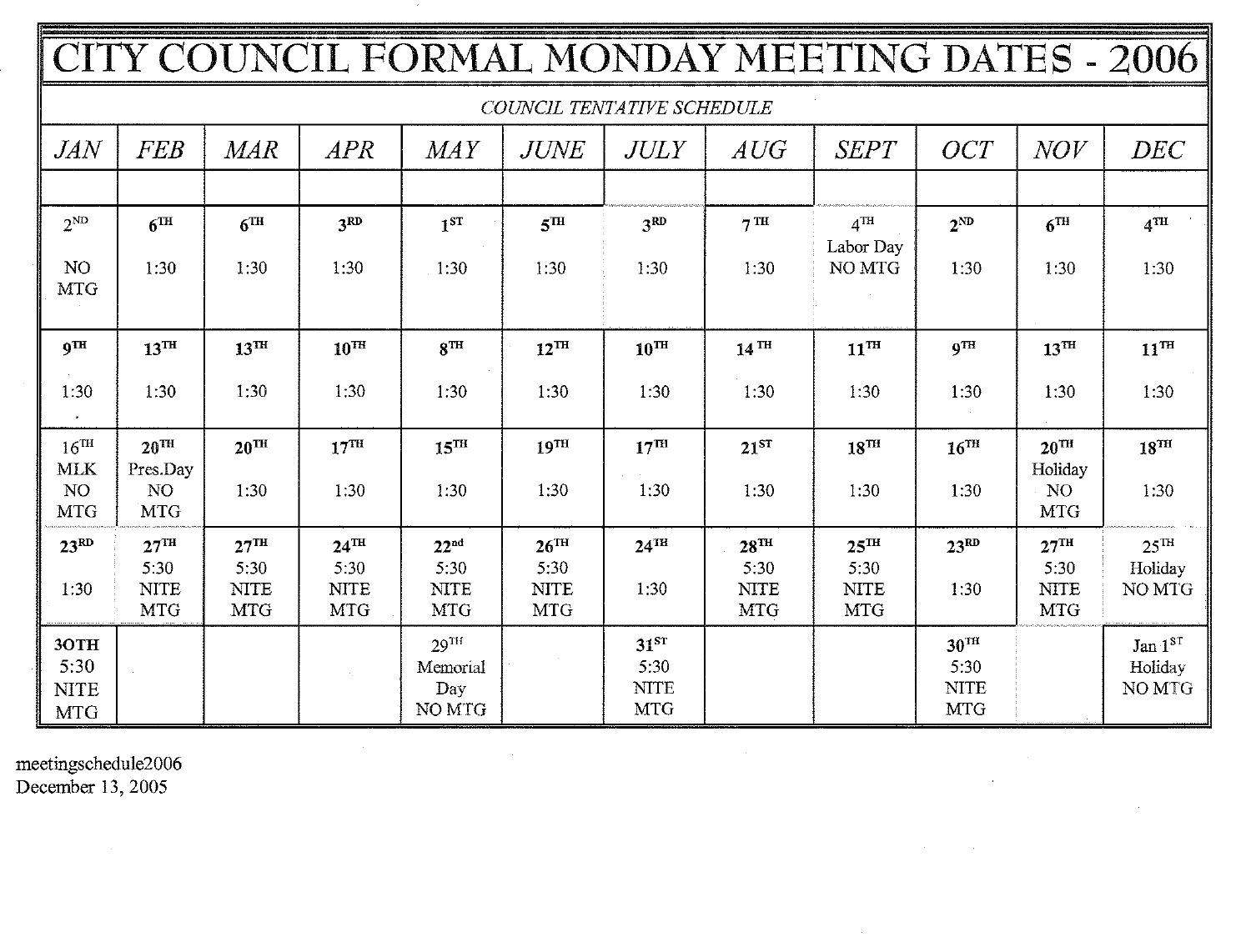## **CITY CALENDAR**

## (Circled Dates Indicate Federal Holidays that City Offices are Closed)

# **Calendar for year 2006 (United States)**

 $\leq 2005$  | 2007>

| January 2006                                                                                                                                                                                                                  | <b>February 2006</b>                                                                                                                                                                                                                                | March 2006                                                                                                                                                                                                                                  |
|-------------------------------------------------------------------------------------------------------------------------------------------------------------------------------------------------------------------------------|-----------------------------------------------------------------------------------------------------------------------------------------------------------------------------------------------------------------------------------------------------|---------------------------------------------------------------------------------------------------------------------------------------------------------------------------------------------------------------------------------------------|
| Su Mo Tu We Th Fr<br>-Sa<br>C)<br>6<br>3<br>4<br>5<br>7<br>1<br>9 10 11<br>12<br>8<br>-13<br>-14<br>$15(16)$ 17 18 19 20<br>-21<br>23 24 25 26 27 28<br>22.<br>29 30 31                                                       | Su Mo Tu We Th Fr<br>Sa<br>$\mathcal{L}$<br>3<br>1<br>4<br>10<br>8<br>9<br>5<br>7<br>11<br>13 14 15 16 17<br>12<br>18<br>19 (20) 21 22 23 24 25<br>26 27 28                                                                                         | Su Mo Tu We<br>Th<br>Fr<br>Sa<br>2<br>3<br>4<br>1<br>8<br>9<br>10<br>5<br>7<br>11<br>6<br>15 16<br>12<br>14<br>18<br>-13<br>17<br>19<br>20<br>21 22<br>-23<br>24<br>25<br>29 30 31<br>26.27<br>-28                                          |
| 6: 14: 22: ① 29: ●                                                                                                                                                                                                            | 5. 13: 21: 3 28: ●                                                                                                                                                                                                                                  | 6: 14: 22: 3 29: ●                                                                                                                                                                                                                          |
| <u>April 2006</u>                                                                                                                                                                                                             | <u>May 2006</u>                                                                                                                                                                                                                                     | <b>June 2006</b>                                                                                                                                                                                                                            |
| Su Mo Tu We Th Fr Sa<br>ı<br>8<br>5 <sub>o</sub><br>2<br>З<br>7<br>4<br>10 11 12 13<br>14<br>15<br>9<br>19<br>18<br>- 20<br>21<br>22<br>16<br>17<br>23 24 25 26 27 28 29<br>30                                                | Su Mo<br>Tu We<br>Тh<br>Fr<br>Sa<br>5<br>2<br>3<br>4<br>6<br>1<br>10<br>$\perp$<br>-12<br>8<br>9<br>13<br>16<br>17<br>20<br>14<br>15<br>18<br>19<br>21 22 23 24 25<br>26<br>-27<br>28 29 30 31                                                      | Su Mo Tu We<br>Sa<br>- Th<br>Fr<br>$\overline{2}$ .<br>1<br>З<br>8<br>5<br>7<br>9<br>-10<br>6<br>4<br>12 13 14<br>15<br>16<br>11.<br>17<br>19<br>20 21 22<br>18.<br>23<br>24<br>25 26 27 28 29 30                                           |
| 5: 13: 21: 12 27: ●                                                                                                                                                                                                           | 5: 13: 20: ① 27: ●                                                                                                                                                                                                                                  | 3: 11: ① 18: ③ 25: ●                                                                                                                                                                                                                        |
|                                                                                                                                                                                                                               |                                                                                                                                                                                                                                                     |                                                                                                                                                                                                                                             |
| <b>July 2006</b><br>Su Mo Tu We Th Fr Sa<br>ı<br>$\omega$ 5<br>6<br>2<br>3<br>7<br>8<br>11 12 13 14<br>10<br>15<br>G,<br>19<br>18<br>20<br>21<br>-17<br>22<br>16<br>23 24 25 26 27 28<br>29<br>30 31<br>3: ① 11:○ 17: ③ 25: ● | <u> August 2006</u><br>Τh<br>Su Mo<br>Tu<br>We<br>Fr<br>2<br>3<br>4<br>5<br>1<br>10<br>11<br>-12<br>8<br>9<br>6<br>-16<br>18<br>19<br>13<br>$\overline{14}$<br>-15<br>17<br>23 24 25 26<br>20.<br>21 22<br>27 28 29 30 31<br>2.1 9.1 16:1 23:4 31:1 | <u>September 2006</u><br>Su Mo Tu We Th Fr Sa<br>2<br>1.<br>$^{(4)}$<br>5<br>8<br>3<br>6<br>9<br>7<br>11 12 13 14 15<br>10<br>16<br>$19\,$<br>$21^{\circ}$<br>$17-$<br>18<br>20<br>22<br>23<br>24 25 26 27 28 29 30<br>7:○ 14: 9 22:● 30: ① |
| October 2006                                                                                                                                                                                                                  | November 2006                                                                                                                                                                                                                                       | December 2006                                                                                                                                                                                                                               |
| Su Mo Tu We Th Fr Sa<br>$2 \cdot 3 \cdot 4 \cdot 5 \cdot 6$<br>8 9 10 11 12 13 14<br>15 16 17 18 19 20 21<br>22 23 24 25 26 27 28<br>29 30 31                                                                                 | Su Mo Tu We Th Fr Sa<br>2<br>1<br>5 6 7 8 9 $\bigcirc$ , 11<br>12 13 14 15 16 17 18<br>19 20 21 22 $\mathbb{C}$ 3 (24) 25<br>26 27 28 29 30                                                                                                         | Su Mo Tu We Th Fr Sa<br>$3/4 - 5$<br>$6^{\circ}$ 7<br>- 8<br>- 9<br>10 11 12 13 14 15 16<br>17 18 19 20 21 22 23<br>24 29 26 27 28 29 30<br>31                                                                                              |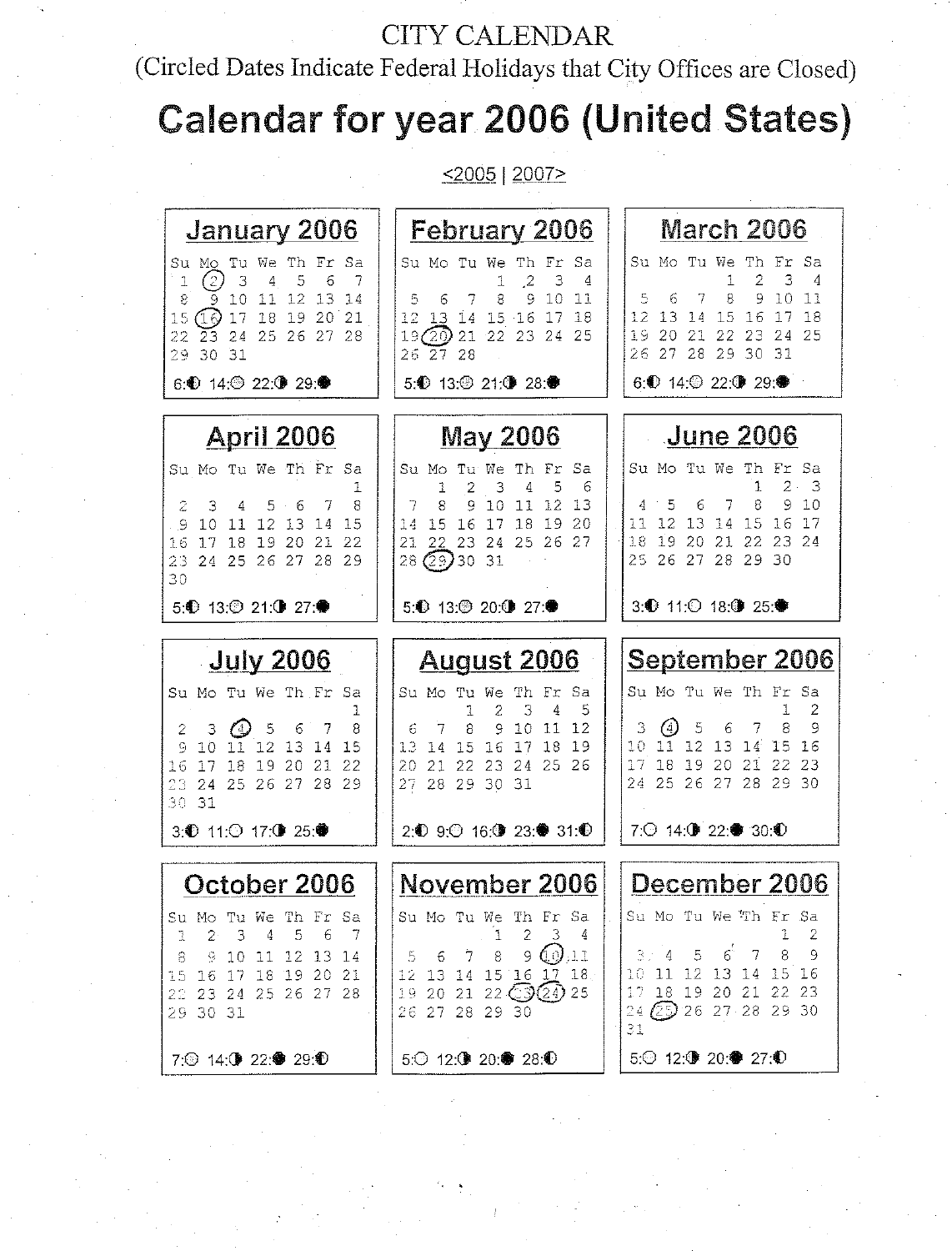# F.Y. 2006-07<br>TENTATIVE BUDGET CALENDAR

| January 17               | Budget Office distributes budget preparation materials and<br>instructions.                       |  |  |  |  |  |
|--------------------------|---------------------------------------------------------------------------------------------------|--|--|--|--|--|
| February 17 -<br>March 3 | Departments submit budget requests.                                                               |  |  |  |  |  |
| March 6 – March 31       | Finance Department meets with all departments to review<br>budget submissions.                    |  |  |  |  |  |
| April 3 - April 28       | Budget Hearings with the Mayor.                                                                   |  |  |  |  |  |
| May 1-May 19             | Mayor briefs the City Council and makes final budget decisions.                                   |  |  |  |  |  |
| May 22 - June 16         | Preparation of the Mayor's Recommended Budget.                                                    |  |  |  |  |  |
| June 16                  | Mayor's Budget sent to the printer and City Council.                                              |  |  |  |  |  |
| June 26                  | Public release of the Mayor's Budget.                                                             |  |  |  |  |  |
| July 11                  | Commons Budget Hearings (Tentative date)                                                          |  |  |  |  |  |
| July $5$ – July $14$     | City Council hearings with the Administration and<br>departments.                                 |  |  |  |  |  |
| July 17                  | City Council votes on tentative changes to the Mayor's Budget.                                    |  |  |  |  |  |
| August 1                 | Publication of Budget Summary in media.                                                           |  |  |  |  |  |
| August 7 - 4:30 p.m.     | Public hearing on the proposed Budget.                                                            |  |  |  |  |  |
| August 9                 | City Council votes on final changes to the Mayor's Budget                                         |  |  |  |  |  |
| August 20                | Deadline for the County Assessor to provide final property<br>valuation to the City Budget Office |  |  |  |  |  |
| August 21                | City Council adoption of Budget                                                                   |  |  |  |  |  |
| October 1                | Prior to October 15 City Council holds public hearing and<br>adopts final tax rate                |  |  |  |  |  |

 $11/21/05$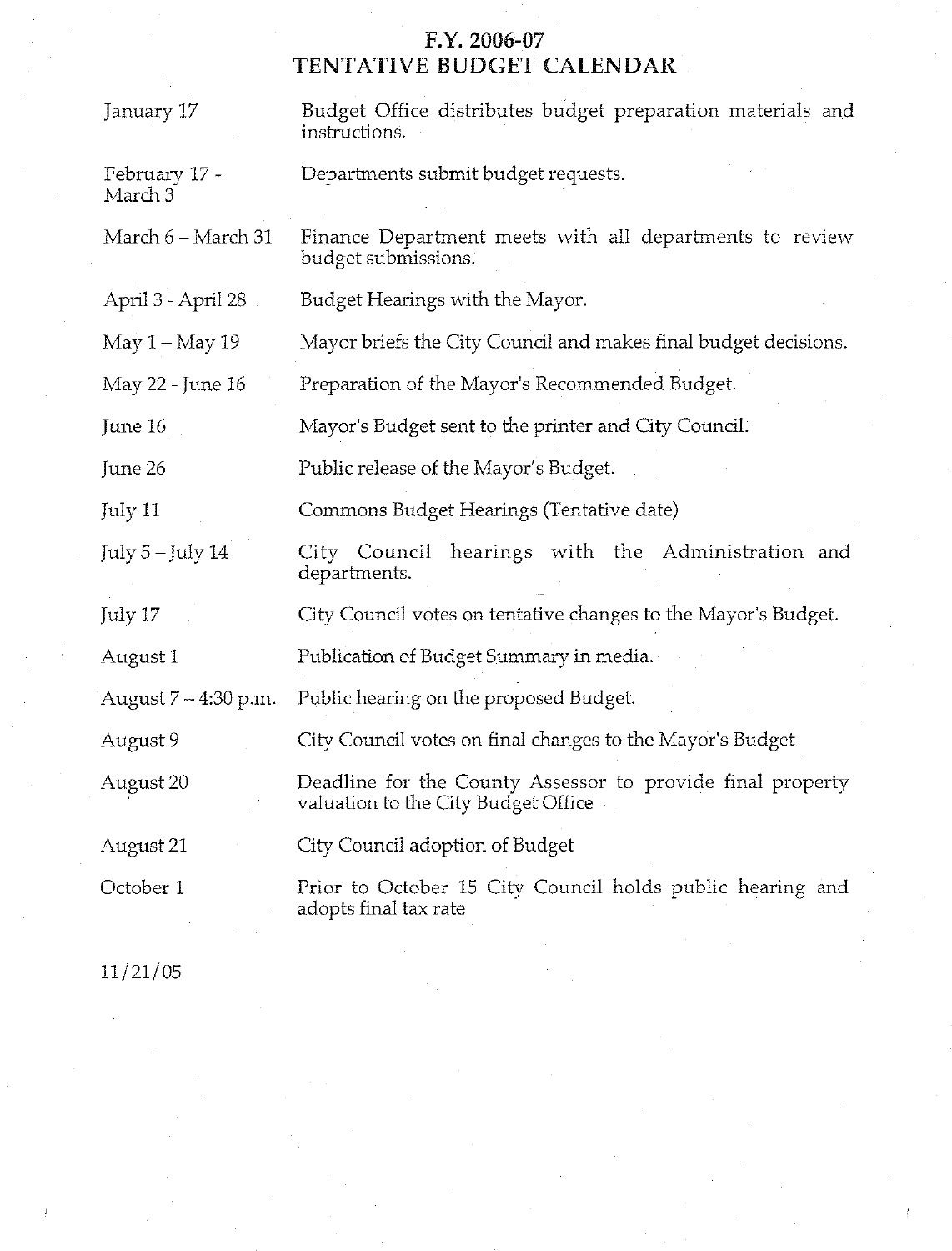From. Jonathan

### POTENTIAL 2006 COUNCIL HOLIDAYS

 $JAN<sub>2</sub>$ **JAN 16** FFB<sub>20</sub> **MAY 29** JUY3 SEPT 4 Nov 20\* **DEC 25** JAN 1, 2007

NEW YEAR'S DAY **MLK DAY** PRESIDENTS' DAY **MEMORIAL DAY INDEPENDENCE DAY** LABOR DAY THANKSGIVING **CHRISTMAS** NEW YEAR'S DAY 2007

THIS LIST MATCHES THE HOLIDAY SCHEDULE FOR 2005.

\*NOV 27TH IS OPTIONAL DATE FOR THANKSGIVING. IF NOV 20TH IS ADOPTED NOW AND A CONFLICT ARISES LATER, IT COULD BE CHANGED TO THE 27TH.

THE SCHEDULE DOES NOT INCLUDE COLUMBUS DAY, MON, OCT 9TH, WHICH IS A FEDERAL AND STATE HOLIDAY BUT NOT A CITY HOLIDAY, OR THE WEEK OF VETERAN'S DAY (WHICH FALLS ON SAT, NOV 11TH IN 2006).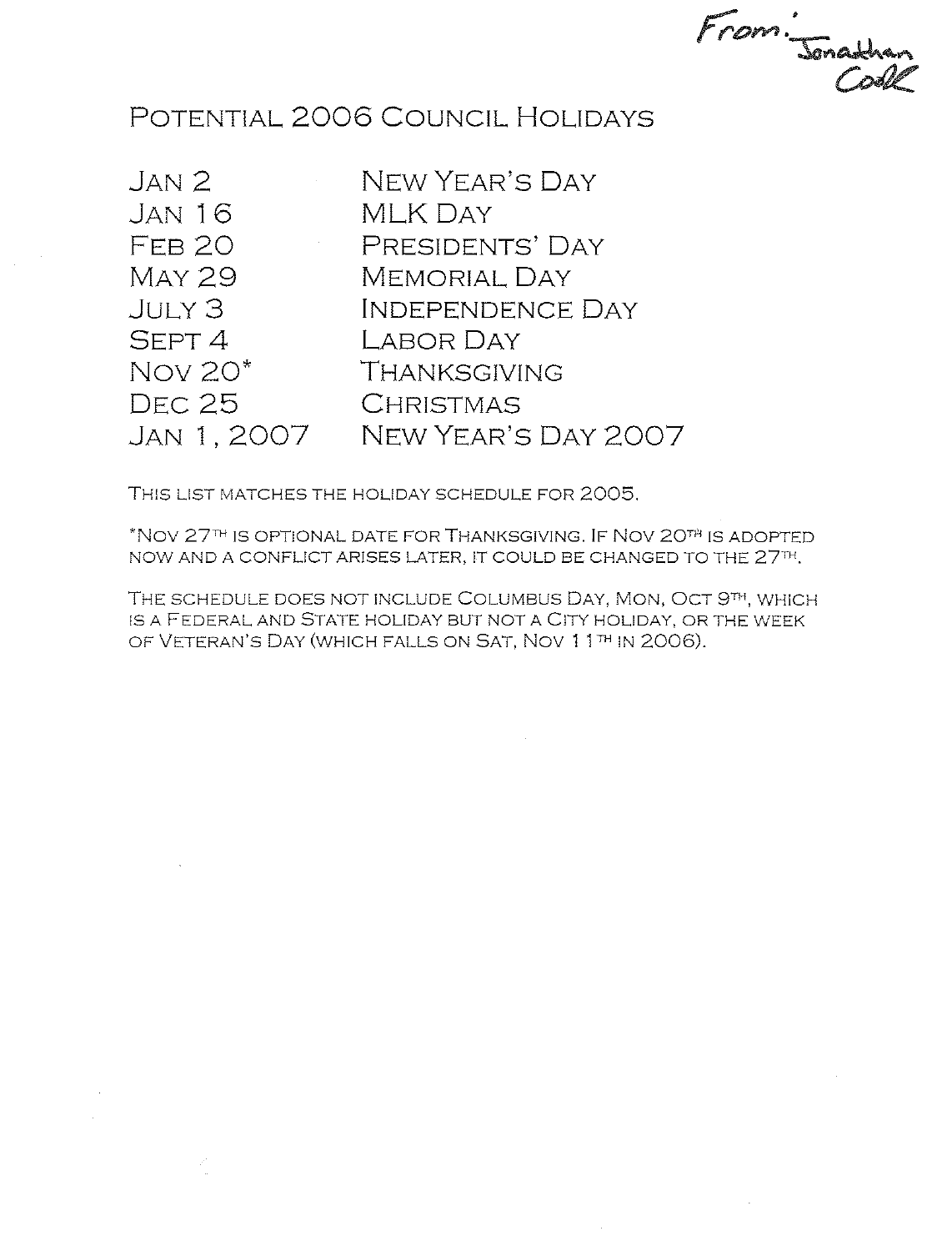#### **MINUTES CITY COUNCIL MEMBERS' "NOON" MEETING MONDAY, DECEMBER 19, 2005 CONFERENCE ROOM 113**

**Council Members Present:** Ken Svoboda, Chair; Patte Newman, Vice-Chair; Jonathan Cook, Dan Marvin; Annette McRoy, Robin Eschliman, Jon Camp (left early)

**Others Present:** Mark Bowen, Ann Harrell, Rick Hoppe, Mayor's Office; Dana Roper, City Attorney; Joel Pedersen, Assistant City Attorney; Don Herz, Finance Director; City Clerk Joan Ross; Tammy Grammer, City Council Staff; Deena Winter, Lincoln Journal Star Representative; and Coby Mach, LIBA.

#### **I. MINUTES**

- 1. Minutes from Directors' Meeting of December 12, 2005.
- 2. Minutes from Council Members' "Noon" Meeting of December 12, 2005.
- 3. Pre-Council Meeting Minutes RE: Floodplain & Drainage Issues December 5, 2005.
- 4. Pre-Council Meeting Minutes -Executive Session RE: K Street Real Estate Sale & Negotiations - December 12, 2005.
- 5. Pre-Council Meeting Minutes RE: Assessed v. Appraised December 12, 2005.

Chair Ken Svoboda, by acclamation of the Chair, approved the minutes. No objections were offered.

#### **II. COUNCIL REPORTS ON BOARDS, COMMITTEES, COMMISSIONS AND CONFERENCES**

1. **Public Building Commission** (Camp/Cook) — Mr. Cook reported they had their usual Health Department change orders.

They had an update on the Hall of Justice building. They have a maintenance agreement on the elevators, it's about \$434 less than our current one, the contract is about \$3,000 maybe a little bit more. It is for nine elevators, it is a little expensive because they have been renovating now due to the flood, the equipment is newer and should cost less to maintain.

The Environmental Site Assessment issue with 'K' Street was here which he thinks has been addressed in their amendments to the sales agreement.

There was discussion about issues relating to 'K' Street on what is or is not legal to do. The bonds cannot be called before October 15, 2006, but you can escrow the money early for it. The money from the sale could be used for replacement facility if it's cash only and if the payment was fair market value than the bonds could transfer to any facility or the building could be used for a qualified purpose keeping the bonds in place. They did not get a clarification on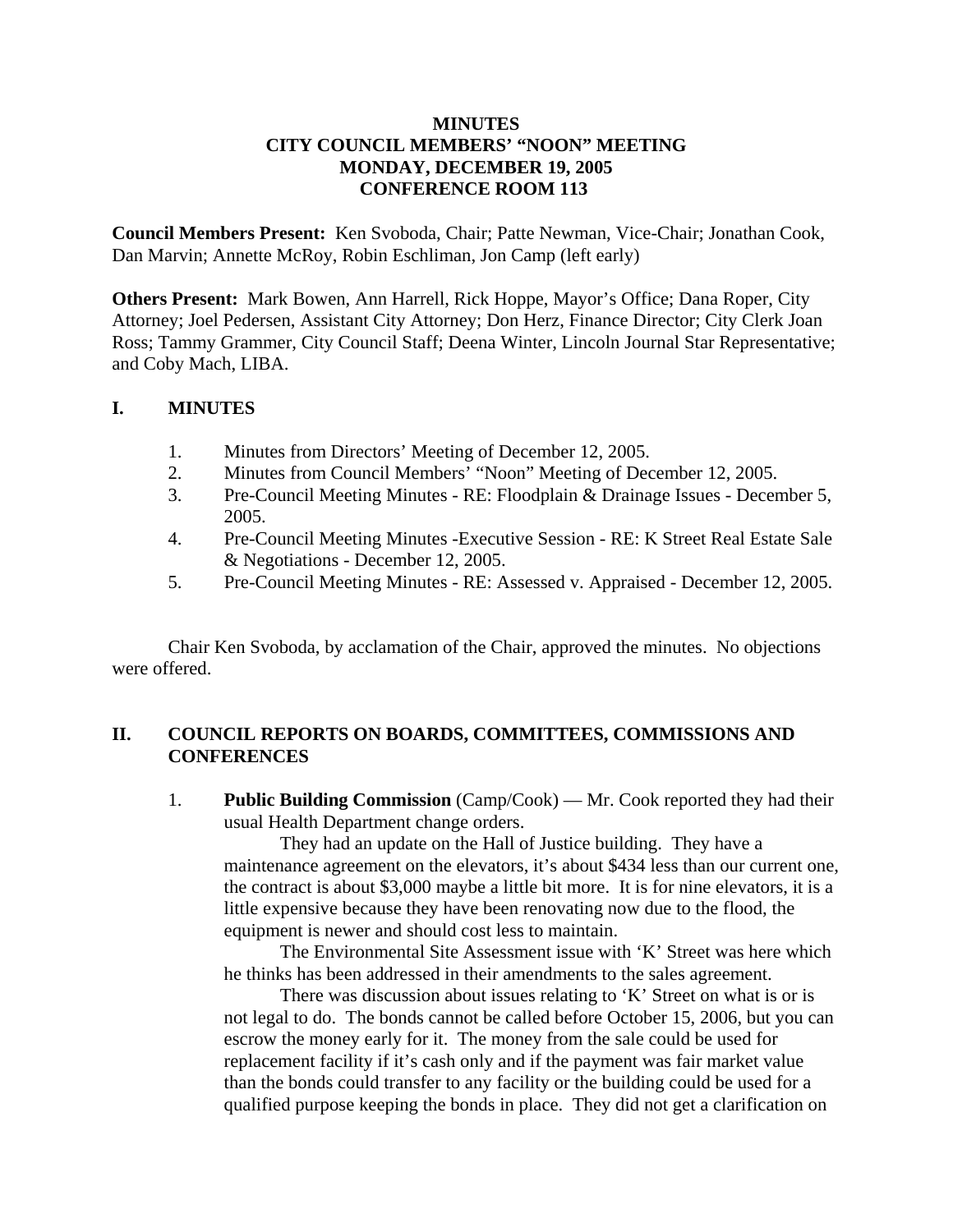District Energy Corporation (DEC), he thinks that has already been discussed here. The DEC could legally provide energy, they would have to change their articles on corporation because they currently only provide energy for public use. Regarding parking, there are limits on what parking could be provided to a private entity. They could lease some spaces to a private entity but no more than 10% which would be 40 something spaces and even lease to private individuals who would pay a monthly rent.

They approved art work which he passed around pictures of some. This is approving a replacement of the art work in the County/City Building.

The Public Building Commission local language they sent clarifying language to the City and County Law Departments regarding insurance. There has been some confusion over who has to buy insurance for what things and they have joint facilities so this makes sure that is clarified which they are also putting it in the interlocal. They have been trying to do things the way the language reads but it is good to get it officially approved.

They're working on space utilization for the Courthouse Plaza and Sinclair Hille will draw up the plans for it. The majority of the building is spoken for already.

They approved a survey on the 233 Building parking lot for parking lot resurfacing.

The Sheriff's Office is back in the Hall of Justice building. Sheriff Wagner came to visit them which was something they were not expecting, he gave them a memorandum since than has been updated. Sheriff Wagner was wanting to send a memorandum to all the departments to say basically most employees could not use the 911 doors between the buildings. They had some discussion about it and the Public Building Commission approved 3-1 which Larry Hudkins was not present. Mr. Cook stated he voted against it to limiting the access because he thinks the employees want to be able to go through those doors. But, right now as he understands it that maybe implemented January  $1<sup>st</sup>$ , they have already received a letter from all the employees in the City Law Department saying this is really an outrageous thing to have done and he agrees. They will probably hear more about it because there are a lot of employees who will be inconvenient that go back and forth between the buildings regularly.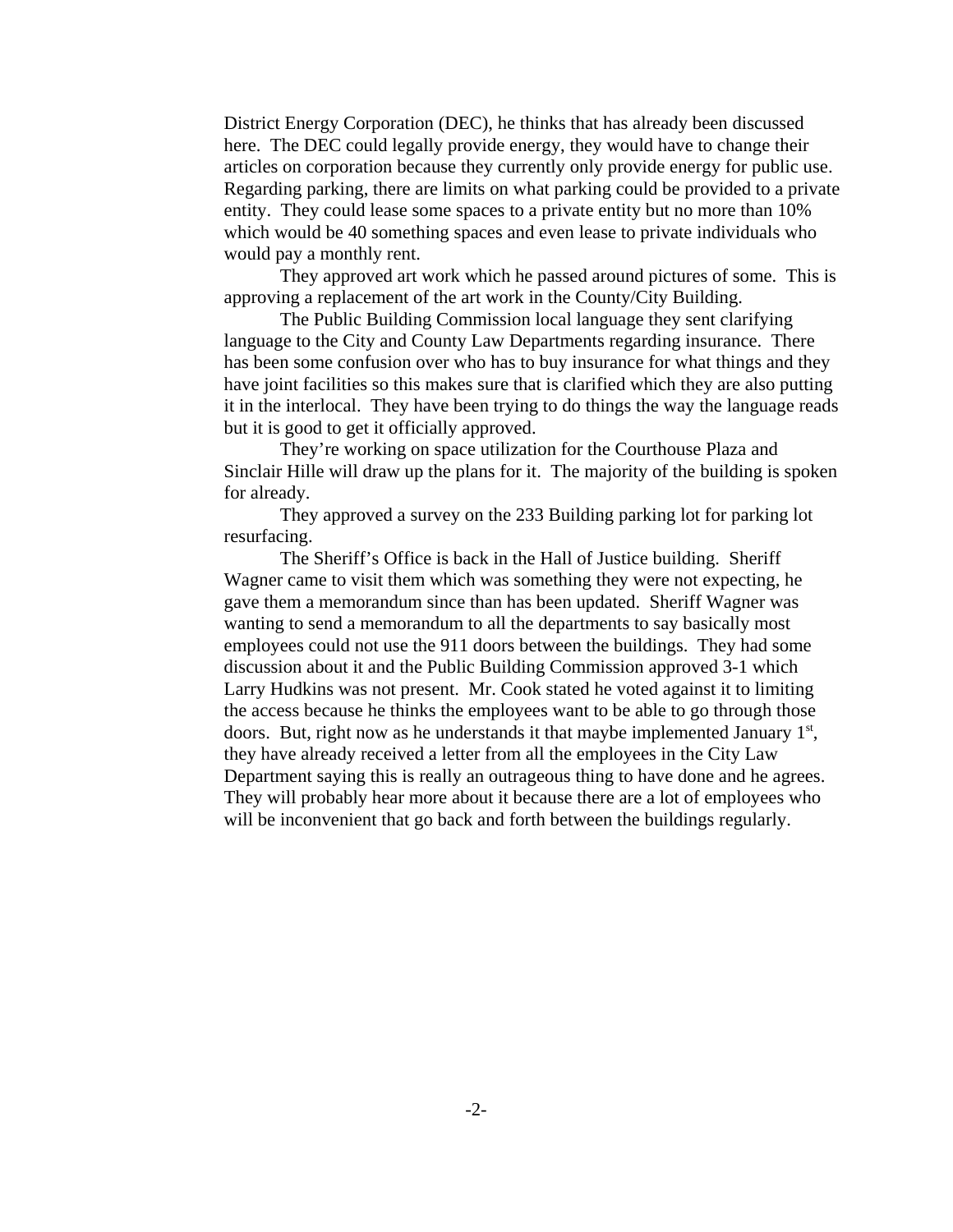2. **Multicultural Advisory Committee** (McRoy) — Ms. McRoy stated she did not attend this meeting. Mr. Marvin stated he attended the meeting for about 25 minutes because he had another meeting scheduled.

Mr. Marvin stated copies available of the Mayor's television broadcast of the Hate Crimes Program. One thing that he picked up from it was that Lincoln had eleven hate crimes recorded over a period of a year and compared it to other cities like Denver when they had seven. He thinks the general consensus was that rather than Lincoln having a higher number of actual hate crimes, Lincoln just does a better job of being proactive and reporting them.

3. **Board of Health Meeting** (Svoboda) — Mr. Svoboda reported they had a brief discussion about the kennel contract which they all have seen and read about already. So that is moving forward in one direction or another. They did some strategic planning in a couple of different areas, no action was taken and nothing coming before Council.

#### **OTHER MEETINGS REPORTS: - NONE**

#### **III. APPOINTMENTS/REAPPOINTMENTS -** Rick Hoppe had none to report.

#### **IV. REQUESTS OF COUNCIL FROM MAYOR -**

#### **MARK BOWEN -**

Mark Bowen stated the Mayor requested a Council representative to work with her on the auditor position. Following discussion, Mr. Svoboda appointed Patte Newman and Jon Camp to be the Council representatives for the internal auditor position committee.

The Mayor also requested that Council have a representative on the "M" Class Committee. Ms. McRoy commented she had worked on most of it, but she suggests that another Council Member outside of her join that committee as well. Ms. McRoy indicated she will continue but she would like someone else as well because she has been to close to the process. Mr. Bowen commented supposedly that was substantiallly different than what was passed so they need discussion on whether they want to proceed with any changes. Mr. Svoboda commented so continue reviewing and possible changes. Following discussion, Mr. Svoboda appointed Annette McRoy once again and Dan Marvin to be the Council representatives on the 'M' Class Committee.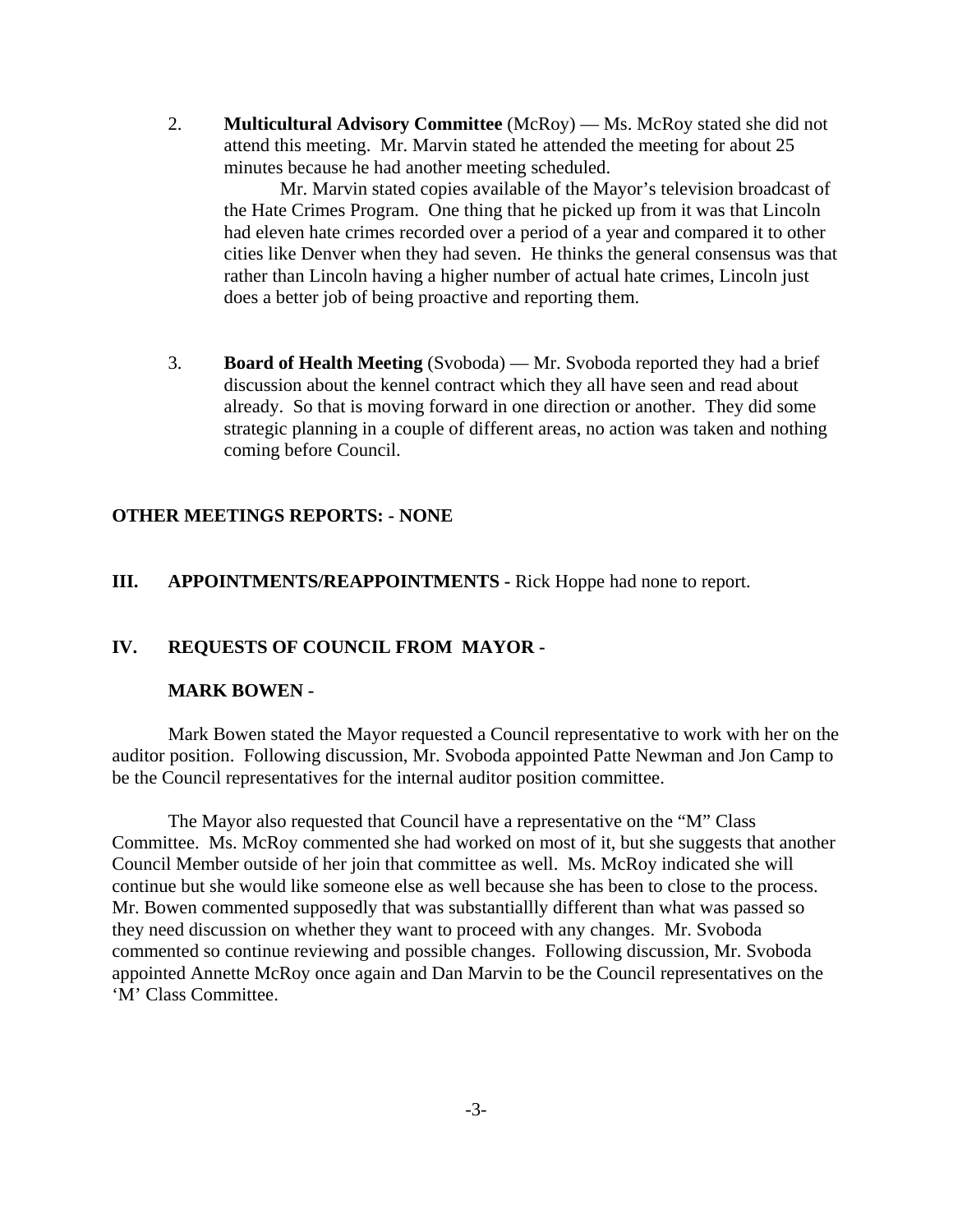Mr. Bowen stated they need to set up a date for the next Budget Meeting. The instructions with their targets will be going out by January  $17<sup>th</sup>$ , 2006 and so they need to have in a final form at least by the  $9<sup>th</sup>$  and they would like to have the Council give them some direction before that date. Following discussion, Council agreed to have their next Budget Meeting on Wednesday, January  $4<sup>th</sup>$  from 3:00 p.m. to 5:00 p.m. in the Mayor's Conference Room.

Mr. Svoboda commented with that being done this go ahead and take care of the remainder of the Council calendar for 2006 which they discussed at the Retreat last week. Does anybody have any changes that they would like to make to the calendar? Following discussion, Council made changes to their calendar for 2006 of July 3<sup>rd</sup> holiday with no meetings and moving the Thanksgiving holiday to November  $27<sup>th</sup>$  with no meetings and changing November  $20<sup>th</sup>$  to the night meeting. Council adopted the calendar with these changes. Chair Ken Svoboda, by acclamation of the Chair, approved the Council calendar for 2006 as amended.

Joel Pedersen (City Attorney's Office) stated for 'K' Street issue they have a lot of Motions-To-Amend. He thinks one of the things that may have sort of dropped out of the discussion was the ordinance itself which is very significant because it sort of reaps the surplus designation being there was a project that followed the original surplus in 1987. So just to inform and give a background for the entire discussion that's the first and foremost question is really answering yes or no is this a surplus property. The purchase agreement got to be the subject of a lot of the proposed amendments. Mr. Pedersen went over the Amendments with Council. Mr. Pedersen stated his hope today was that amendment #4 would address the concerns that were raised, when he drafted that his intent was not to over reach, he thinks if they were to act today amendment #4 has a reasonable chance. He thinks amendments #2  $\&$  #3 addresses some other concerns that are unrelated to the purchase agreement but get you back to a City Council vote where you can have an update on a lot of the concerns that go into details. If we come back to you with that for a vote he thinks a lot of the concerns and practicalities for implementing this agreement will be more easily answered at that point. Mr. Pedersen stated if amendments #2, #3 & #4 are passed he is in a position that its got a fighting chance. Mr. Svoboda commented they wanted to get a fee for what it was that Joel (Pedersen) felt comfortable with and he thinks they've got that, if  $\#2, \#3 \& \#4$  passes as amendments they've got a reasonable chance of it being signed by the other party and if it goes beyond that than they have a mess.

#### **V. MISCELLANEOUS -**

- 1. Discussion and approval of Council 2006 calendar. (See Attachments) [Discussed this issue earlier.] (See that discussion)
- 2. Committee appointments for internal auditor position.[Discussed this issue earlier.] (See that discussion)